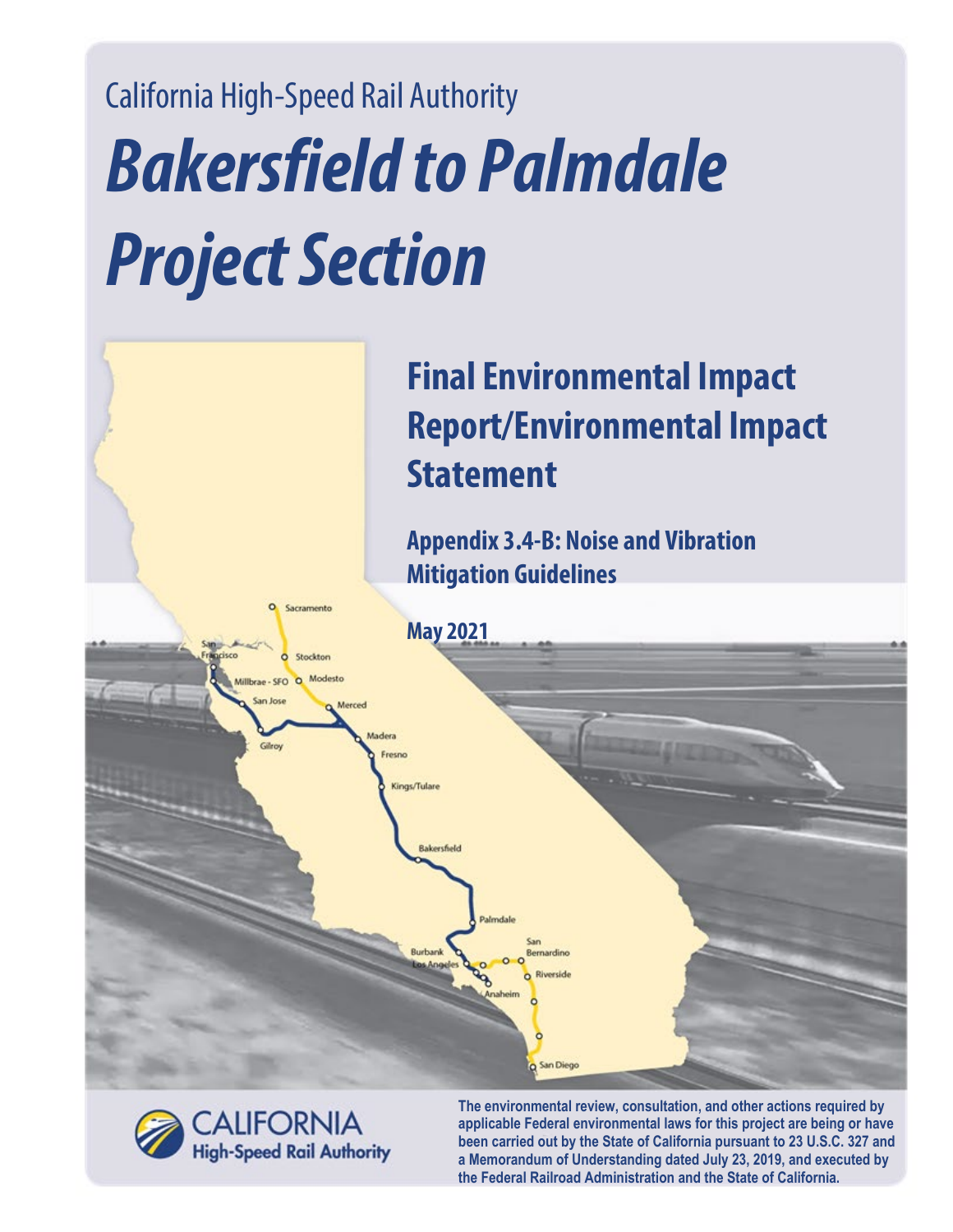

**This page intentionally left blank**

May 2021 California High-Speed Rail Authority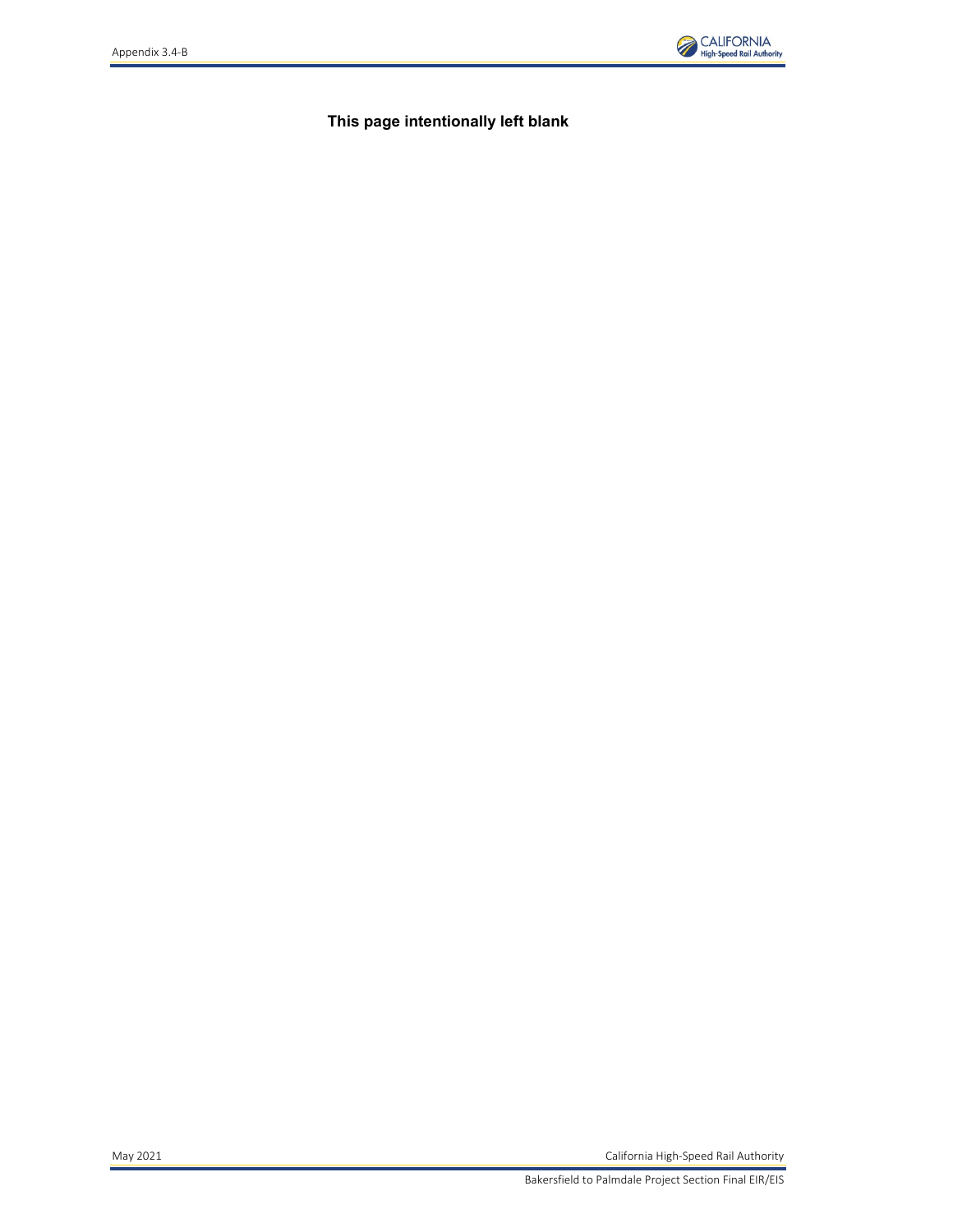

### **APPENDIX 3.4-B: NOISE AND VIBRATION MITIGATION GUIDELINES**

#### **3.4-B-1 Introduction**

This appendix describes the noise mitigation that must be considered when noise impacts are identified.

#### **3.4-B-2 Noise Mitigation Guidelines**

In general, noise mitigation must be considered when impacts are identified. Mitigation guidelines for the three impact categories identified by Federal Railroad Administration (FRA) are as follows:

- No Impact: No mitigation required.
- Moderate Impact: Mitigation may be considered at the discretion of the California High-Speed Rail Authority (Authority), and implementation would be subject to reasonable project-specific factors related to effectiveness, cost, density, and proximity of sensitive receivers.
- Severe Impact: Consideration of mitigation is required if impacts cannot be avoided. The Authority would take steps to reduce noise substantially through mitigation measures that are reasonable, physically feasible, practical, and cost effective.

#### **3.4-B-3 Mitigation of Severe Noise Impacts**

The Authority will examine alternatives to avoid, minimize, or mitigate severe noise impacts. If severe noise impacts cannot be avoided, then the Authority would take steps to reduce severe noise substantially through mitigation measures that are reasonable, physically feasible, practical, and cost effective. The following criteria will be used for evaluating the reasonableness of noise barriers as mitigation for severe noise impacts:

- Calculations and computations for barrier geometry as stated in the FRA's *High-Speed Ground Transportation Noise and Vibration Impact Assessment* (FRA 2012), Table 5-3
- Increase over existing noise levels
- Number of noise-sensitive sites affected
- The minimum number of affected sites should be at least 10, and the length of a noise barrier should be at least 800 feet.
- Barrier heights up to a maximum of 14 feet will be considered. Mitigation options for areas that require barriers over 14 feet will be studied on a case-by-case basis.
- The cost limit for a noise barrier would be set at \$95,000 (2018 dollars) per benefited residence.
- The community should approve of implementation of the recommended noise barriers (75 percent of all affected parties).

Section 4(f) and Section 106 properties with severe or moderate noise impacts will require mitigation, will not be subject to these guidelines, and will be evaluated on a case-by-case basis.

#### **Substantial Noise Reduction**

A minimum outdoor noise reduction of 5 decibels (dB) using the applicable criterion for the property is considered substantial.

#### **Reasonable**

Reasonableness implies that good judgment and common sense have been applied during the decisionmaking process. Reasonableness is determined on the basis of several factors regarding the individual circumstances and the specific needs of affected receivers.

California High-Speed Rail Authority May 2021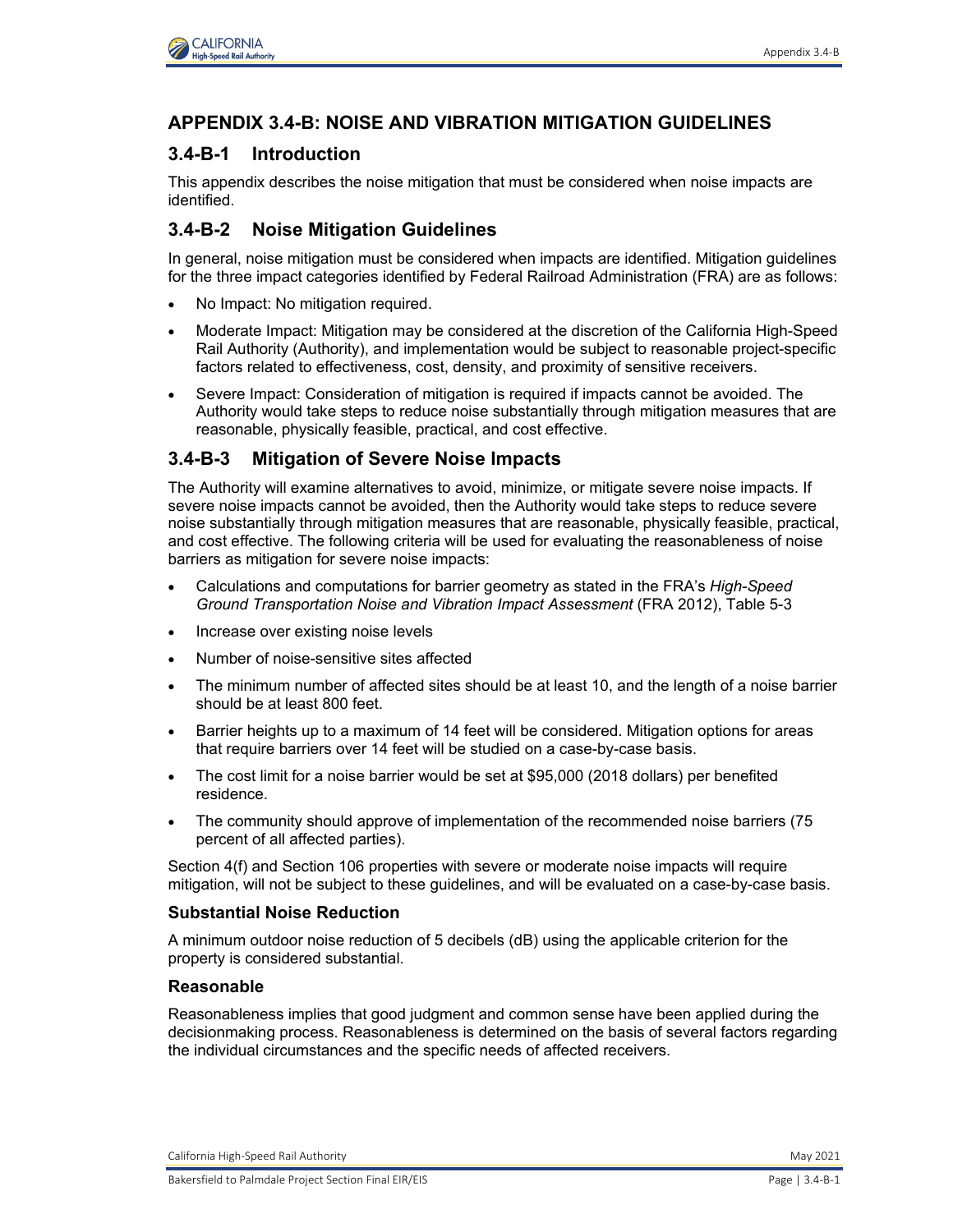

#### **Physically Feasible**

Noise mitigation measure must be designed, constructed, installed, or implemented in compliance with structural requirements related to ground conditions, wind loading, seismic risk, safety considerations, accessibility, material maintainability and longevity, and applicable engineering design practices and technology. Noise mitigation measures must not result in an adverse environmental impact, such as significant visual intrusions, blocked views, or adverse effects on a historical site.

Sound barriers are the most common noise mitigation measure. The maximum sound barrier height would be 14 feet for at-grade sections; however, all sound barriers should be designed to be as low as possible to achieve a substantial noise reduction. Berm and berm/wall combinations are the preferred types of sound barriers where space and other environmental constraints permit.

On aerial structures, the maximum sound barrier height would also be 14 feet, but barrier material would be limited by engineering weight restrictions for barriers on the structure. Sound barriers on the aerial structure should still be designed to be as low as possible to achieve a substantial noise reduction.

#### **Visual Effects**

Noise mitigation measures must be designed, constructed, installed, and implemented in a manner that does not result in adverse impacts on the visual resources in the area. Sound barriers would consist of a solid barrier no more than 6 feet in height. Above 6 feet, the sound barrier would be made of transparent materials. For example, a 13-foot-high sound barrier would consist of 6 feet of solid material on the bottom topped by 7 feet of transparent material.

#### **Cost Effectiveness**

The cost for constructing a noise barrier along the at-grade portion of the alignment is estimated to be \$70.00 per square foot, and the cost to construct a noise barrier along the elevated portion of the alignment is \$65.00 per square foot. The total cost of mitigation cannot exceed \$95,000 per benefitted receiver. This cost is determined by dividing the total cost of the mitigation measure by the number of noise-sensitive buildings that receive a substantial (i.e., 5 A-weighted decibels [dBA] or greater) outdoor noise reduction. This calculation will generally limit the use of mitigation in rural areas that have few or isolated residential buildings. If the density of residential dwellings is insufficient to make the measure cost effective, then other noise abatement measures, such as sound insulation, would be considered on a case-by-case basis. If sound insulation is identified as an alternative mitigation measure, the treatment must provide a substantial increase in noise reduction (i.e., 5 dBA or greater) between the outside and inside noise levels for interior habitable rooms.

#### **Mitigation Parameters**

Prior to operation of the high-speed rail, the Authority would install sound barriers where they can achieve between 5 and 15 dB of noise reduction, depending on their height and location relative to the tracks. The primary requirements for an effective sound barrier are that the barrier must (1) be high enough and long enough to break the line of sight between the sound source and the receiver, (2) be of an impervious material with a minimum surface density of 4 pounds per square foot, and (3) not have any gaps or holes between the panels or at the bottom. Because many materials meet these requirements, aesthetics, durability, cost, and maintenance considerations usually determine the selection of materials for sound barriers. Depending on the situation, sound barriers can become visually intrusive. Typically, the sound barrier style is selected with input from the local jurisdiction to reduce the visual effect of barriers on adjacent lands uses. For example, sound barriers could be solid or transparent, and made of various colors, materials, and surface treatments.

• The Authority would work with the communities to identify how the use and height of sound barriers would be determined using jointly developed performance criteria. Other solutions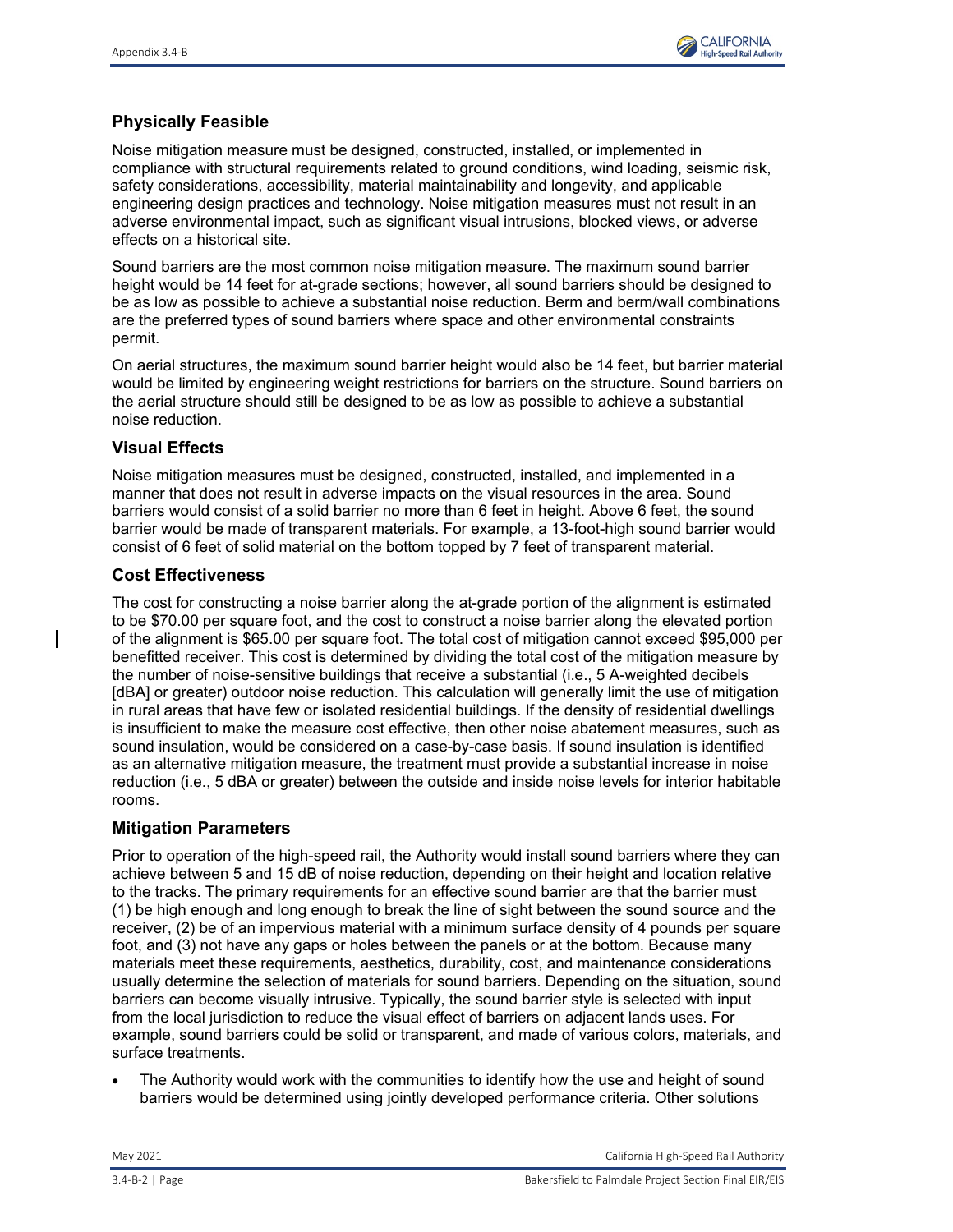

may result in higher numbers of residual impacts than reported herein. Options may be to reduce the height of sound barriers and combine barriers with sound insulation or to accept higher noise thresholds than the FRA's current noise thresholds.

- If sound walls are not proposed or do not reduce sound levels to below a severe impact level, building sound insulation can be installed. Sound insulation of residences and institutional buildings to improve the outdoor-to-indoor noise reduction is a mitigation measure that can be provided when the use of sound barriers is not feasible in providing a reasonable level (5 to 7 dB) of noise reduction. Although this approach has no effect on noise in exterior areas, it may be the best choice for sites where sound barriers are not feasible or desirable and for buildings where indoor sensitivity is of most concern. Substantial improvements in building sound insulation (on the order of 5 to 10 dB) can often be achieved by adding an extra layer of glazing to windows, sealing holes in exterior surfaces that act as sound leaks, and providing forced ventilation and air conditioning so that windows do not need to be opened. Performance criteria would be established to balance existing noise events and ambient roadway noise conditions as factors for determining mitigation measures.
- If sound walls or sound installation is not effective, the Authority can acquire easements on properties severely affected by noise. Another option for mitigating noise impacts is for the authority to acquire easements on residences likely to be affected by high-speed rail operations in which the homeowners would accept the future noise conditions. This approach is usually taken only in isolated cases where other mitigation options are infeasible, impractical, or too costly.
- The decision to include mitigation assessments may depend on factors such as the number of noise-sensitive sites affected, the relative increase in noise levels, the sensitivity at affected land uses, the effectiveness of mitigation measures, community views, costs versus benefits, design limitations, whether sensitive use is solely indoors, and safety. For example, where land-use activity is solely indoors, an interior day-night sound level, dBA, criterion of 45 dBA from project sources is recommended to determine whether building sound insulation improvements should be considered for mitigation.

#### **3.4-B-4 Federal Transit Administration/Federal Railroad Administration Construction Noise Mitigation**

- 1. Design considerations and project layout:
	- Construct noise barriers, such as temporary walls or piles of excavated material, between noisy activities and noise-sensitive receivers.
	- Route truck traffic away from residential streets, if possible. Select streets with the fewest homes, if no alternatives are available.
	- Site equipment on the construction lot as far away from noise-sensitive sites as possible.
	- Construct walled enclosures around especially noisy activities or around clusters of noisy equipment. For example, shields can be used around pavement breakers and loaded vinyl curtains can be draped under elevated structures.
- 2. Sequence of operations:
	- Combine noisy operations so they occur in the same time period. The total noise level produced would not be substantially greater than the level produced if the operations were performed separately.
	- Avoid nighttime activities. Sensitivity to noise increases during the nighttime hours in residential neighborhoods.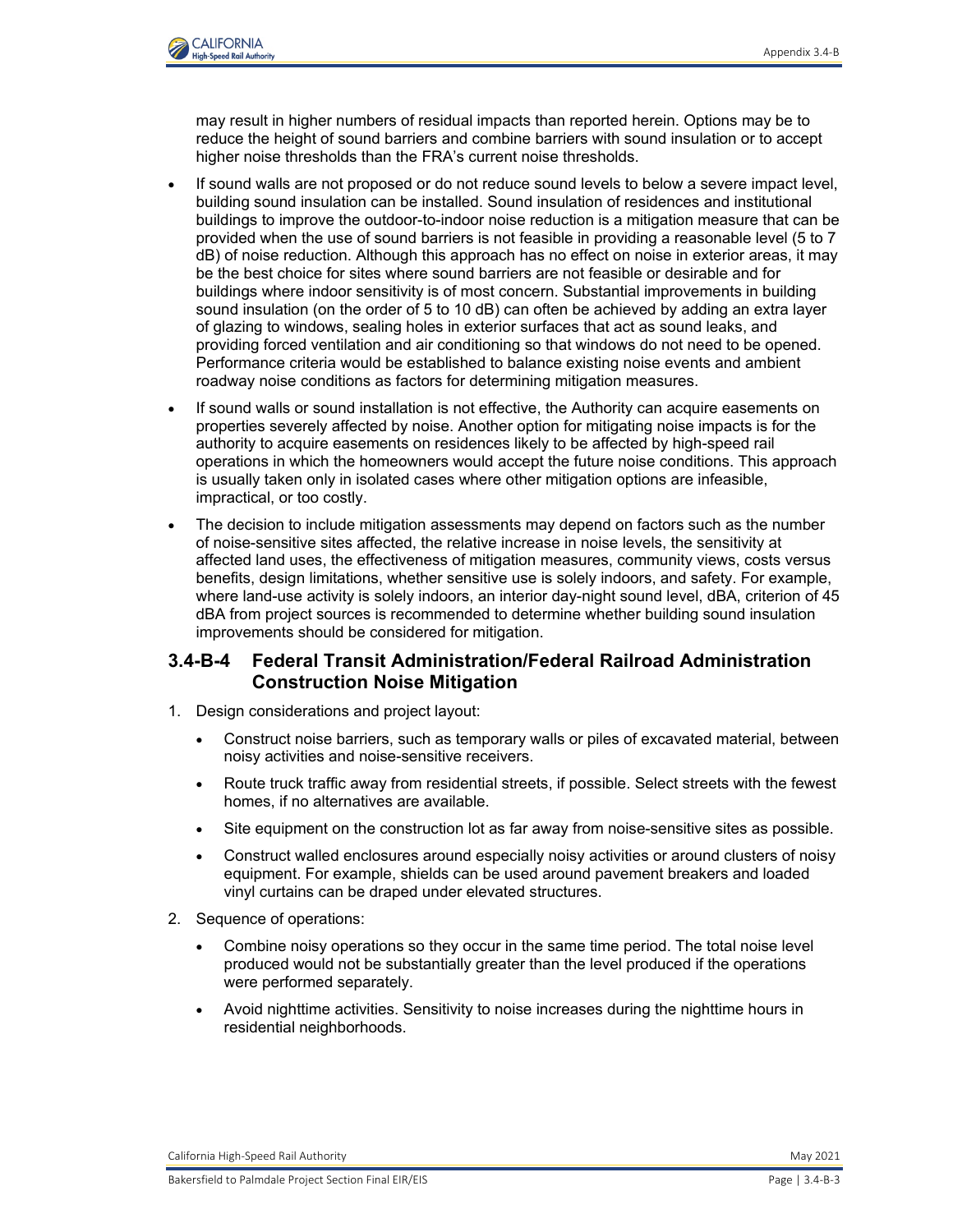

- 3. Alternative construction methods:
	- Avoid impact pile driving where possible in noise-sensitive areas. Drilled piles or the use of a sonic or vibratory pile driver are quieter alternatives where the geological conditions permit their use.
	- Use specially quieted equipment, such as quieted and enclosed air compressors, and mufflers on all engines.
	- Select quieter demolition methods, where possible. For example, sawing bridge decks into sections that can be loaded onto trucks results in lower cumulative noise levels than impact demolition by pavement breakers.
	- The environmental assessment should include a description of one or more mitigation approach for each affected location.

#### **3.4-B-5 Federal Transit Administration/Federal Railroad Administration Construction Vibration Mitigation**

- 1. Design considerations and project layout:
	- Route heavily loaded trucks away from residential streets, if possible. Select streets with fewest homes, if no alternatives are available.
	- Operate earthmoving equipment on the construction lot as far away from vibrationsensitive sites as possible.
- 4. Sequence of operations:
	- Phase demolition, earthmoving, and ground-impacting operations so as not to occur in the same time period. Unlike noise, the total vibration level produced could be substantially less when each vibration source operates separately.
	- Avoid nighttime activities. People are more aware of vibration in their homes during the nighttime hours.
- 5. Alternative construction methods:
	- Avoid impact pile driving where possible in vibration-sensitive areas. Drilled piles or the use of a sonic or vibratory pile driver causes lower vibration levels where the geological conditions permit their use.
	- Select demolition methods not involving impact, where possible. For example, sawing bridge decks into sections that can be loaded onto trucks results in lower vibration levels than impact demolition by pavement breakers, and milling generates lower vibration levels than excavation using clam shell or chisel drops.
	- Avoid vibratory rollers and packers near sensitive areas.

#### **3.4-B-6 Construction Noise Mitigation Guidelines**

All construction activities in this report were analyzed in terms of their noise impacts in regard to FRA-recommended guidelines. Local jurisdictions provide construction noise exempt times where the FRA guidelines are followed. A majority of construction would be conducted during these construction noise exempt times, but when construction is conducted outside of the construction noise exempt times, construction noise must abide by local noise standards. Proper mitigation may be necessary in order to avoid noise impacts at nearby noise-sensitive receivers.

Pile driving would be the loudest noise-generating activity during construction of the high-speed rail corridor. Therefore, piles that are required along the high-speed rail corridor and that would be located within 500 feet of a noise-sensitive receiver should be installed using the drilling and casing method. Another method to mitigate noise related to pile driving is the use of an augur to install the piles instead of a pile driver, which would reduce noise levels substantially. If pile driving is necessary, limit the time of day the activity can occur.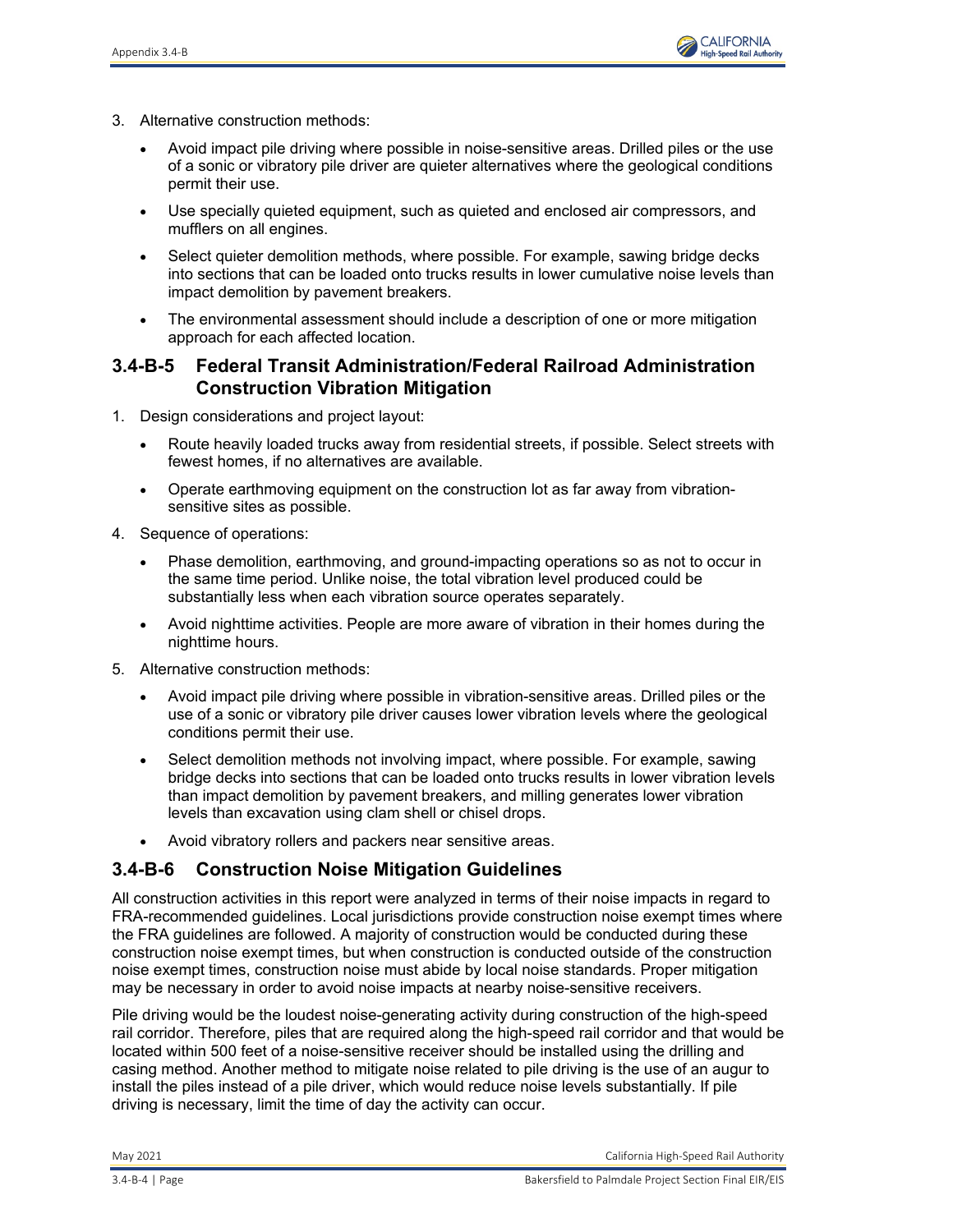

The most effective way to minimize the impact of construction noise during the development of the project is to enforce the time restrictions for the hours of construction as listed in local noise ordinances. It is important for the design engineer to plan the order of operations during construction so that the noise levels resulting from construction operations would not exceed local noise ordinances or those recommended by the FRA. To avoid unnecessary annoyance from construction noise, the following best practices for construction noise control should also be considered for inclusion in construction contract documents:

- All noise-producing project equipment and vehicles using internal combustion engines would be equipped with mufflers and air-inlet silencers, where appropriate, in good operating condition that meet or exceed original factory specifications. Mobile or fixed "package" equipment (e.g., arc-welders, air compressors) would be equipped with shrouds and noise control features that are readily available for that type of equipment.
- All mobile or fixed noise-producing equipment used on the project, which is regulated for noise output by a local, state, or federal agency, would comply with such regulation while in the course of project activity.
- Material stockpiles and mobile equipment staging, parking, and maintenance areas would be located as far as practicable from noise-sensitive receivers.
- Material stockpiles should be used to block line of sight to nearby noise-sensitive receivers when possible.
- Locate fixed noise-generating equipment as far from noise-sensitive land uses as is practical.
- Limit the loudest construction activities, such as concrete breaking and jack hammering, to the middle of the day when the sensitivity to such noises would be minimal. Noise-producing signals, including horns, whistles, alarms, and bells would be used for safety warning purposes only.
- No project-related public address or music system would be audible at any adjacent receiver.
- If complaints arise, the contractor would initiate a construction noise monitoring plan to ensure the construction noise levels at the nearest noise-sensitive land uses are within the limits of the noise ordinance.
- Avoid nighttime construction in residential neighborhoods.
- During nighttime work, use smart back-up alarms, which automatically adjust the alarm level based on the background level, or switch off back-up alarms and replace with spotters.
- Re-route construction-related truck traffic along roadways that would cause the least disturbance to residents.
- Implement noise-deadening measures for truck loading and operations.
- Minimize the use of generators to power equipment.
- Grade surface irregularities on construction sites.
- Use of temporary noise barriers would be considered where project activities and equipment are unavoidably close to noise-sensitive receivers.
- Use on-site trailers and containers as temporary barriers between any fixed construction noise source and nearby sensitive receivers.
- All workers involved with the construction of this project must be protected from excessive noise exposure as mandated by the Occupational Safety and Health Administration, which has regulated worker noise exposure to a time-weighted-average of 90 dBA over an 8-hour work shift. Areas where levels exceed 85 dBA must be designated and labeled as high noiselevel areas where hearing protection is required.

California High-Speed Rail Authority May 2021